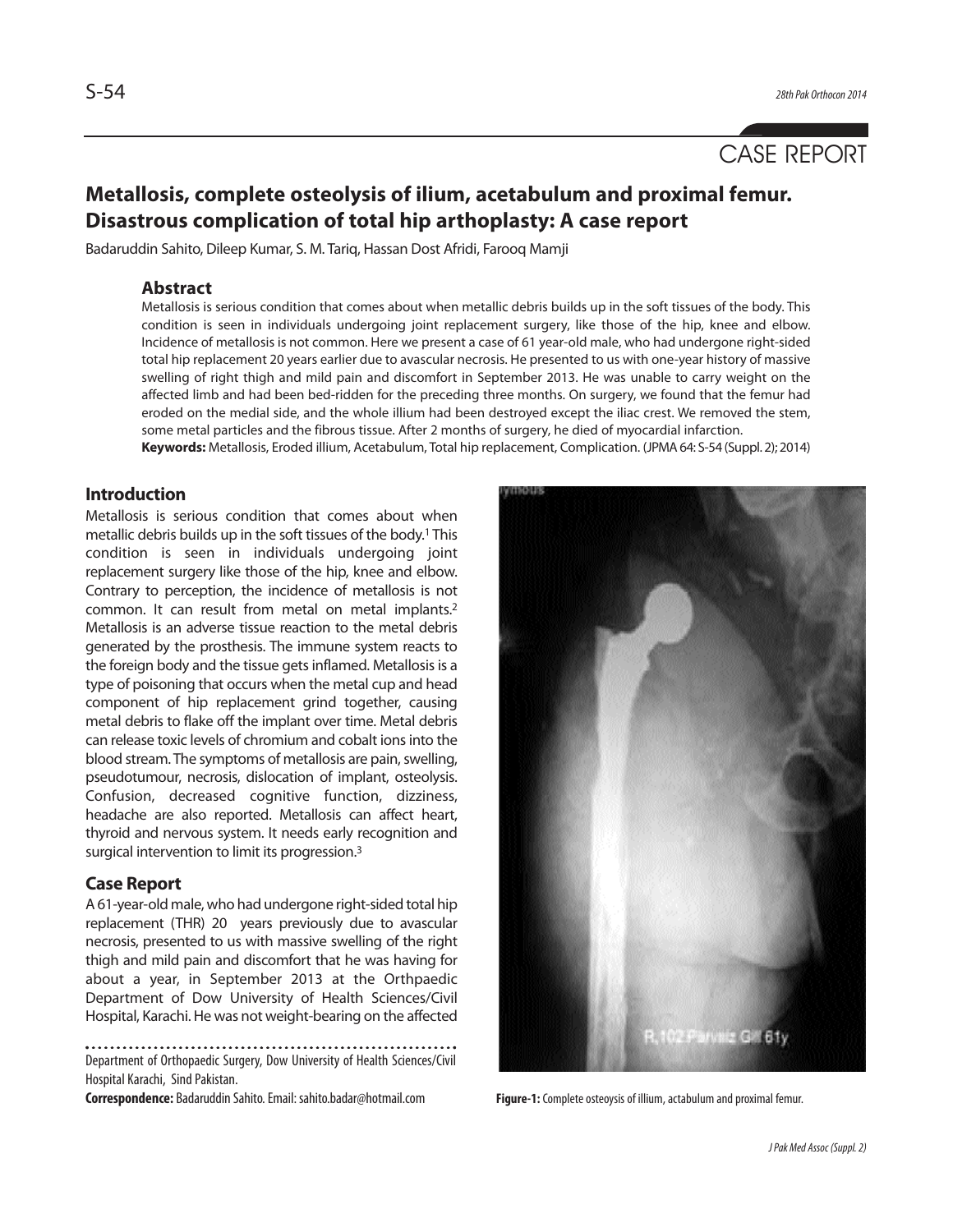

**Figure-2:** 3D computed tomography (CT) scan showing complete osteolysis of illium and proximal femur.

limb and was bed-ridden for 3 months. On examination we noticed, ill-defined firm swelling of 20x20cm extending from illium, natal cleft posteriorly, down the mid-thigh, and dilated veins over the skin. Hip movement could not be assessed. Knee movement was 20 to 70 degrees. Distal pulses were intact. Sensation and power at foot was normal.

Radiologically, osteolysis was seen around the stem, illium was completely destroyed (Figure-1), medial side of femoral shaft was eroded (Figure-1 & 2), Posterior view showing eroded illium (Figure-3) and cup was placed at the lower abdomen (Figure-4). Haematological investigations are normal.

On surgery through lateral approach, we found no clear demarcation of the lateral compartment. Metal debris with reactionary fluid of black-brown colour was drained. Sludgelike material was also drained. We found that the femur stood eroded on the medial side. The whole illium was destroyed, except the iliac crest. We removed the stem, some metal particles, and fibrous tissue. The whole cavity was washed; drain was placed; and the wound was closed. On 2nd postoperative day, there was leakage of brown-black fluid



**Figure-3:** Posterior view.



**Figure-4:** Acteabulum cup migrate proximally in abdomen.